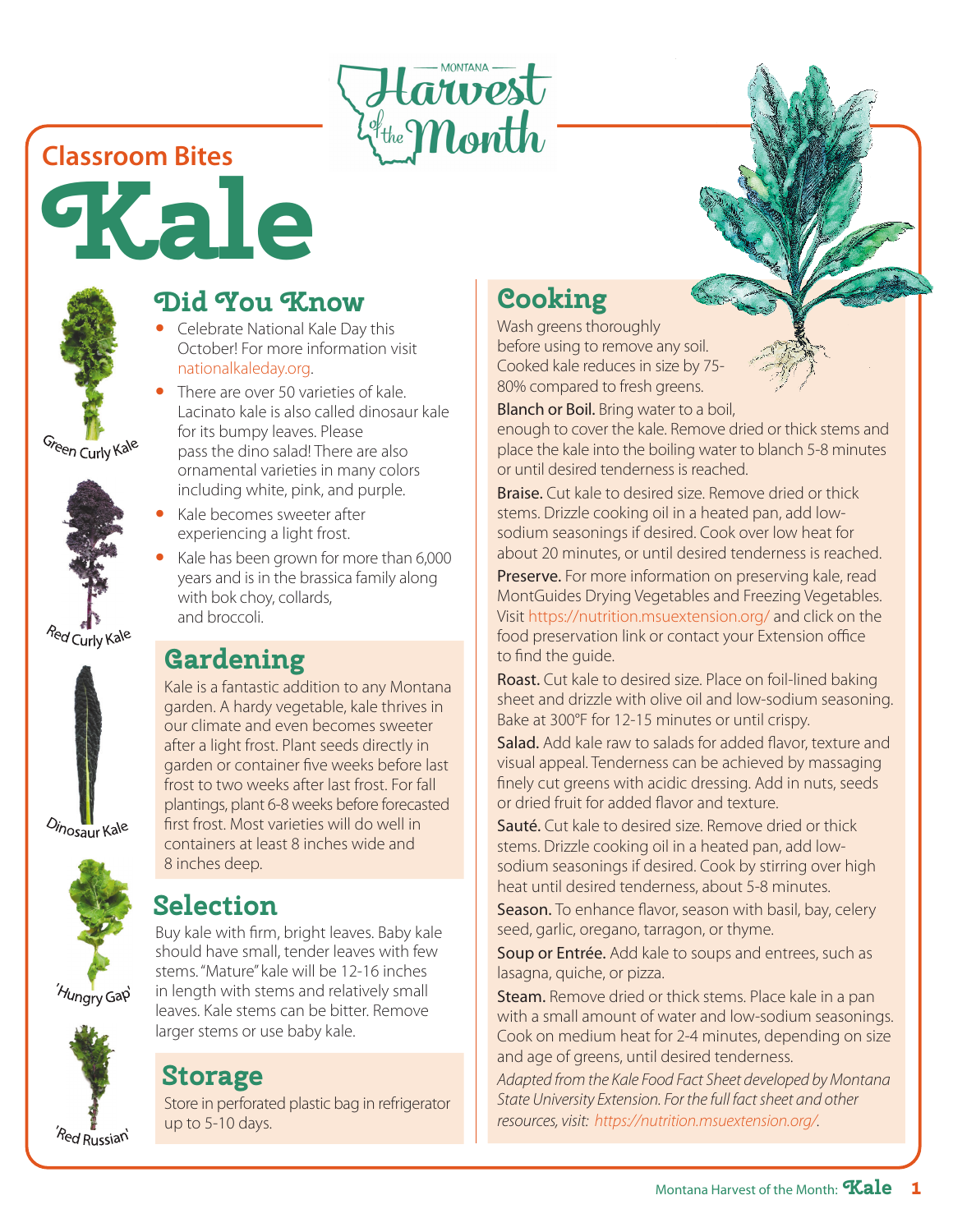# **Nutrition Information**

Kale is packed full of nutrients. One cup of raw kale contains 684% of the recommended daily value of vitamin K, an essential nutrient that helps blood clotting. Kale is also an excellent source for vitamins A and C and provides calcium and iron. Calcium is necessary for building strong bones.



# **Recipes**

### Choose Your Own Adventure Kale Salad

Round up your favorite ingredients and build a delicious kale salad with this recipe framework.

*Source: City Blossoms (http://cityblossoms.org)*

#### *Servings*

3- 1 cup servings

### *Ingredients*

#### 3 cups kale

2-3 Tbsp fat – *suggestions: avocado, olive oil, vegetable oil, peanut butter, tahini, sunflower seed butter, and almond butter*

2-3 Tbsp acid – *suggestions: citrus juice (lemon, lime, etc.), vinegar (red wine, balsamic, rice, apple cider, etc.)*

Salt to taste – *miso and soy sauce are also great salt substitutes*

#### Tasty extras *– see below*

- Something Sweet: *a little bit of honey, agave syrup, orange juice added to your dressing can help balance flavors.*
- Spices: *chili powder, cumin, ground ginger, black pepper, red pepper flakes*
- Fruits & Vegetables *(fresh or dried): Mango, apples, pears, raisins, dried cranberries, coconut, tomatoes, pomegranate seeds, carrots, jicama, shredded beets, olives*
- Beans and Seeds*: sunflower, pumpkin (pepitas), flax, chia, garbanzos, lentils*
- Grains: *farro, wheat berries, couscous, brown rice, barley*
- Herbs: *cilantro, parsley, basil, chives, dill, fennel, mint, thyme*
- Cheese: *feta, parmesan, goat cheese, or any cheese cubed or shredded*
- Nuts: *almonds, crushed peanuts, pine nuts, walnuts, sunflower seeds*

### *Preparation*

- 1. Wash kale, trim dried or tough sections, and cut out stems. Cut kale into thin ribbons.
- 2. Mix fat, acid, and salt in a large bowl.
- 3. Add kale to bowl, toss with dressing, and massage. Massage the kale by placing the kale-acid-salt mixture in a Ziploc bag and massaging from the outside. The more you massage, the more tender it will be. The dressing should coat the leaves, and the leaves should slightly wilt and turn a more intense green.
- 4. When the massaging is done, add the pizzazz! Anything you would add to a regular salad can be added to a kale salad. See above for examples of tasty toppings.

### Kale Chips

Kale chips are a perfect way to try kale! A food dehydrator will also work for these tasty snacks.

*Developed by: Edward Christensen, Assistant Food Service Manager, Missoula County Public Schools* 

### *Servings*

16- 1/4 cup servings *(large bowl to share)*

#### *Ingredients*

1 quart Kale, *raw, stemmed, and cut into chip-sized pieces* 1 Tbsp Oil, *olive, salad, or cooking* 3/4 tsp Salt

#### *Preparation*

- 1. Preheat oven to 225°F.
- 2. Remove large stems from leaves leaving the kale in "chip-size" pieces.
- 3. In single layer on sheet tray, place leaves face up, lightly spray with olive oil, and lightly season the kale with the salt.
- 4. Bake for 40-60 minutes, or until the kale is completely dehydrated and will easily release from the pan when you shake the pan back and forth. Using a low oven temperature ensures that you will not burn the chips.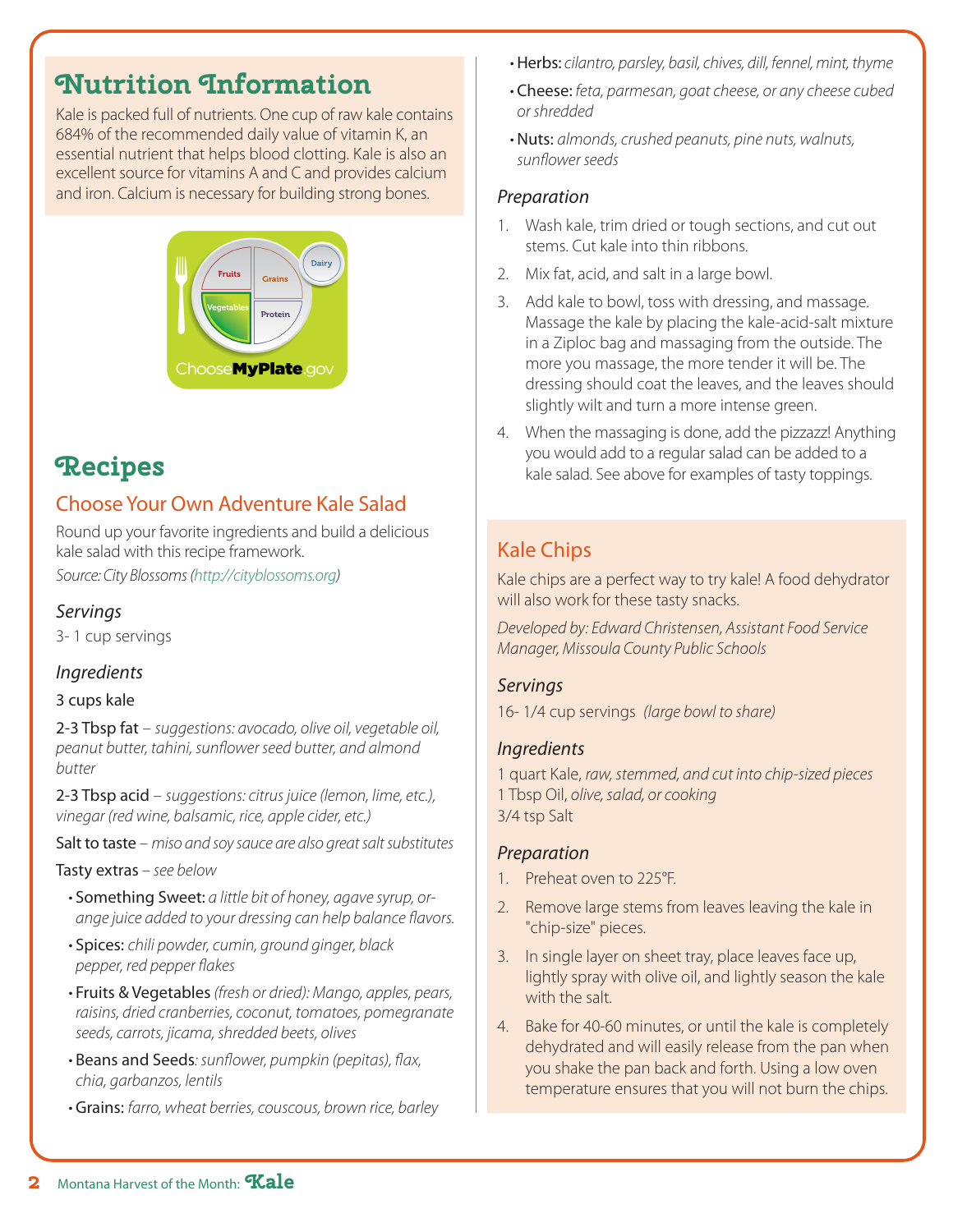# **Activities**

### Kale Investigation

*Adapted From: Hardy Greens Lesson, Upper Valley Farm to School*

### *Objectives*

Students will be able to:

- Practice observation and scientific drawing skills with different types of cold-hardy greens.
- Identify and label the parts of the kale plant and function/job of each.
- Describe why eating kale is healthy and why it is possible and special to eat greens in the winter months.
- Taste kale.

### *Materials*

- Kale leaves of different varieties, one leaf per student for observations
- Kale leaves to taste
- Magnifying glasses
- Science journal or paper for each student
- Colored pencils
- Images showing patterns in trees, veins, lungs, roots
- The book *Captain Kale and the Super Foods* by Amy Roth (for younger students) \*If possible, harvest kale from your school garden, community garden, or nearby farm with your class for the activity or even complete step 1 and 2 in the garden with the kale plants

### *Directions*

- 1. Introduce the lesson by telling students that today we are going to talk about leaves! Are there many leaves on the trees right now? Depending on the time of the month, there may be leaves on the trees or the leaves may have all fallen off for the winter. Ask students if they think there are still leaves we can eat even though it's getting closer to the winter? Explain that we can still eat greens in the colder months because there are some greens that survive the cold. Introduce the word "hardy". The leaves may not be growing very much during cold months, but they stay alive and we can continue to harvest their leaves! Ask students to talk with a partner about whether they think Montana is a good place to grow hardy greens and why.
- 2. Introduce kale! Kale is one of the hardiest greens so farmers in Montana love to grow it. Tell students that there are many different varieties of kale, just like there are different varieties of apples, tomatoes, potatoes, and other foods. Introduce the different types of kale by holding up a leaf and having the students repeat the name. If you cannot find more than one variety, use pictures or seed catalogs to show different varieties. Read the book *Captain Kale and the Super Foods,*

by Amy Roth, to younger students.

3. Scientific Drawing: Have students wash their hands. Hand out a leaf to each student and ask them to draw, in detail, what they see. If age-appropriate, students should label the parts:



stem (petiole), veins, blade, and epidermis. You may choose to display a diagram of a leaf on the board for students to reference or draw the parts on the board with the students. Discuss the functions of each part of the leaf. Compare diagrams of different varieties of kale—does each type have the same parts? What are other similarities? Can you see any differences between the varieties?

- 4. Other discussion points: What are the things we can see, and what is going on inside a leaf that we cannot see?
- a. Veins: Do we see these patterns anywhere else in nature? Provide examples of tree branches and veins in human bodies to demonstrate the similar patterns in plants and animals. Discuss how the function of veins in both plants and animals is to carry nutrients (food) to the body and the plant parts.
- b. Vitamins and Minerals: The leaf's job is to make food for the plant. Vitamins like vitamins A, B, C, E, and K and minerals such as calcium are found in the plant and these help our bodies fight sickness, support our skin and brain, and keep our bones strong and heart healthy. Ask students to research what the six main nutrients do for their bodies and report back to the class. The six main nutrients are Carbohydrate, Protein, Fat, Vitamins, Minerals, and Water.
- c. Photosynthesis: This is the process leaves use to convert light into food for the plant. Carbon dioxide and water are used by the plant and oxygen is released. It is not visible.
- d. Chlorophyll: This is the pigment that makes the leaves green, so we can see chlorophyll. It is used in the process of photosynthesis.
- 5. Taste Test: Give students a taste of the different varieties of kale. If there is time, make kale salad, kale chips, or a smoothie with kale with the students to show them different ways to eat the kale.
- 6. Wrap up: Review the parts of the kale plant, the different varieties of kale, and the health benefits of kale. Challenge students to eat kale at home this month!